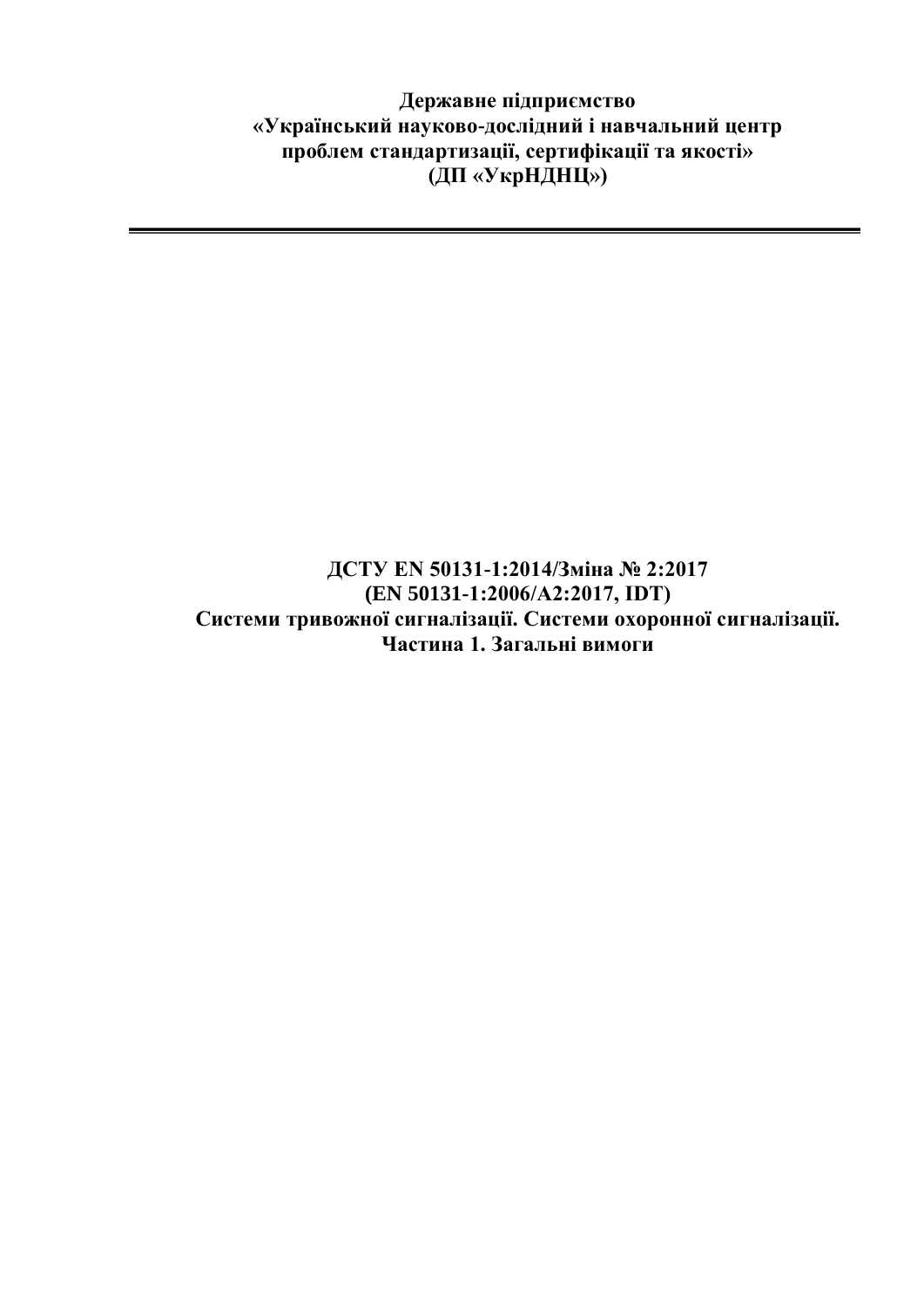EN 50131-1:2006/A2:2017 Alarm systems — Intrusion and hold-up systems — Part 1: System requirements

Прийнято як національний стандарт методом підтвердження за позначенням ДСТУ EN 50131-1:2014/Зміна № 2:2017 Системи тривожної сигналізації. Системи охоронної сигналізації. Частина 1. Загальні вимоги

Наказ від 31.07.2017 № 201

Чинний від 1 серпня 2017 року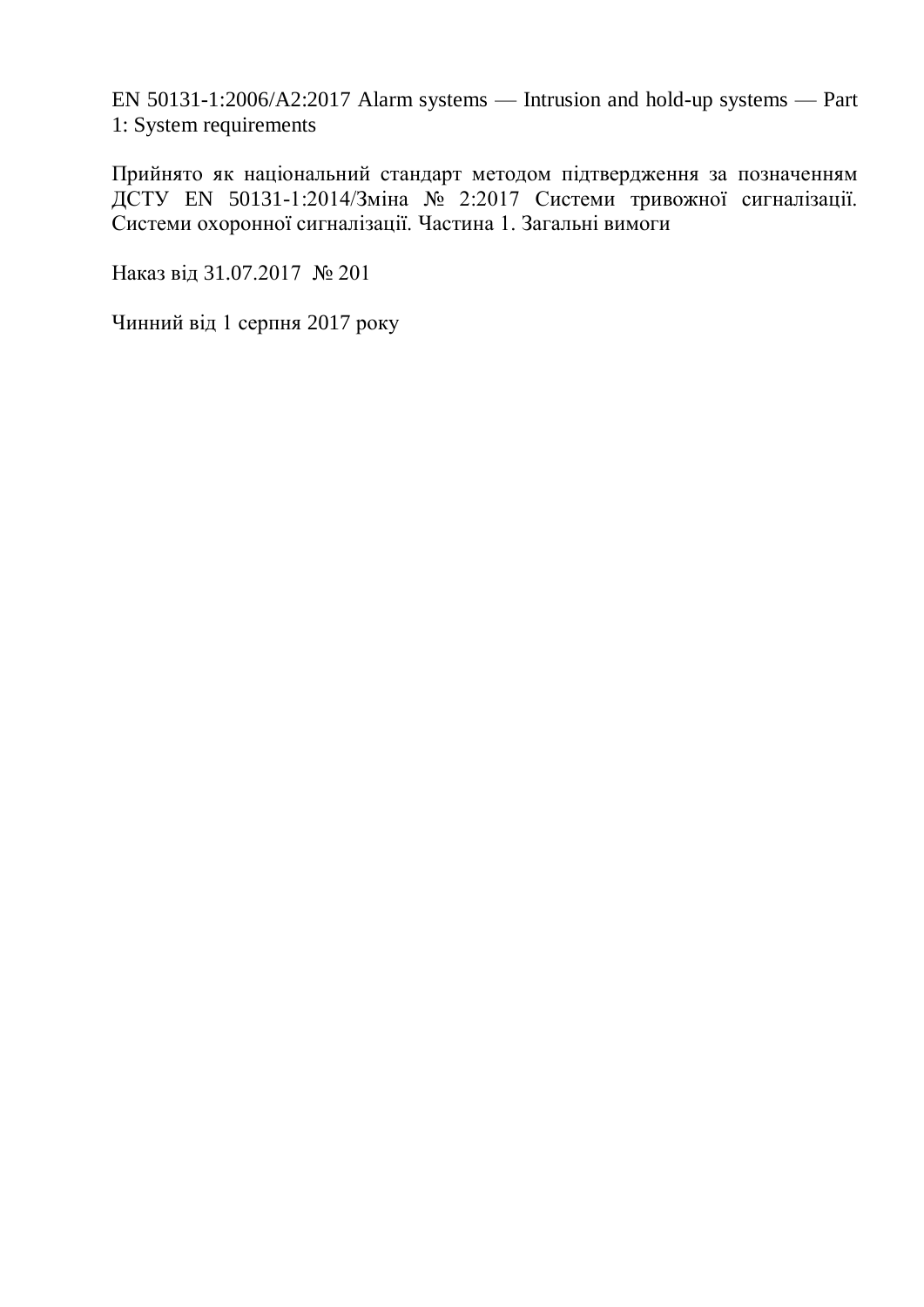## **CONTENTS**

European foreword

- 2 Normative references
- 3 Definitions and abbreviations
- 6 Security grading
- 8.1.4 Recognition of faults Table 1
- 8.2.1 Masking
- 8.3.1 Access levels
- 8.3.2 Authorisation Table 3
- 8.3.5 Prevention of setting
- 8.3.6 Overriding prevention of setting Table 5
- 8.3.9 Restoring Table 6
- 8.3.12 Test
- 8.4 Processing Table 7
- 8.5.1 General
- 8.5.1 General Table 8 Indication
- 8.5.2 General Availability of indications Table 9
- 8.5.4 Indication Intrusion detectors
- 8.5.4 Identification of cause of intrusion alarm condition
- 8.6 Notification
- 8.6.1 General
- 8.6.2 ATS Notification
- 8.6.3 Warning Device Notification
- 8.6.4 Notification Other
- 8.7.1 Tamper protection

8.7.2 Tamper detection - Table 13 [now Table 12] — Tamper detection – Means to be detected

8.8.3 Monitoring of interconnections - Table 16 [now Table 15] — Maximum unavailability of interconnections

- 8.8.4.1 Interconnection integrity Periodic communication
- 8.8.4.2 Verification during the setting procedure

8.10 Event recording – Table 22 [now Table 21] — Event recording – Events to be recorded

- 9.2 Requirements
- 11 Functional reliability
- 12 Environmental requirements
- 12.1 General
- 12.2 Environmental
- 12.3 Electromagnetic compatibility
- 13 Electrical safety
- 14.2 Intruder and hold-up alarm system documentation
- 15 Marking/Identification
- 16 Deletion of Annex B
- 17 Addition of a new final Bibli